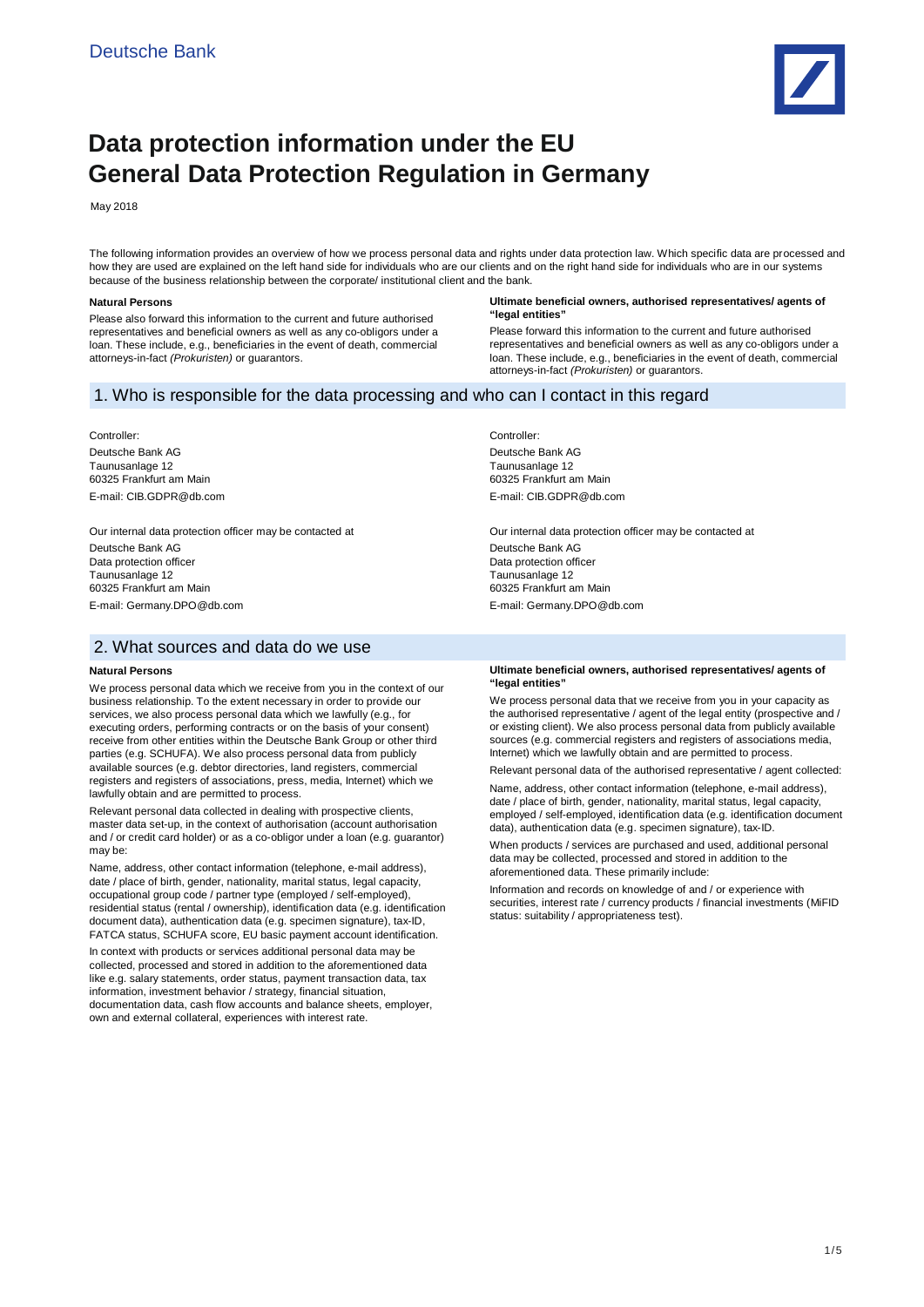

# 3. Why do we process your data (purpose of the processing) and on what legal basis

#### **Natural Persons**

We process the aforementioned personal data in compliance with the provisions of the EU General Data Protection Regulation (GDPR) and the applicable local data protection law.

#### **a. for the performance of contractual obligations (article 6 (1) b) GDPR)**

The processing of personal data is carried out in order to perform banking transactions and financial services pursuant to contracts with our clients or to take steps at your request prior to entering into a contract.

The purposes of the data processing are primarily dependent on the specific product (see no. 2) and may include, among other things, requirements analyses, advice, asset management and transactional services. For further details on the purpose of the data processing, please refer to the respective contractual documentation and terms and conditions.

#### **b. for compliance with a legal obligation (article 6 (1) c) GDPR) or in the public interest (article 6 (1) e) GDPR)**

As a bank, we are also subject to various legal obligations, i.e. statutory requirements (e.g. the German Banking Act (Kreditwesengesetz – KWG), the German Money Laundering Act (Geldwäschegesetz – GWG), the German Securities Trading Act (Wertpapierhandelsgesetz – WpHG), tax laws) as well as banking supervisory requirements (e.g. the European Central Bank, the European Banking Supervisory Authority, Deutsche Bundesbank and the German Federal Financial Supervisory Authority (Bundesanstalt für Finanzdienstleistungsaufsicht – BaFin).

Other purposes of processing include credit checks, identity and age verification, anti-fraud and anti-money laundering measures, the satisfaction of tax law control and reporting obligations as well as the assessment and management of risks in the bank and the Group.

#### **c. for the purposes of safeguarding legitimate interests (article 6 (1) f) GDPR)**

Where necessary, we process your data above and beyond the actual performance of our contractual obligations in order to safeguard the legitimate interests pursued by us or by a third party. Examples:

- Consulting and exchanging data with credit agencies (e.g. SCHUFA) to determine credit or default risks and requirements in the case of a garnishment protection account or basic payment account
- Evaluating and optimising procedures for demand analysis and for approaching clients directly; incl. client segmentation and calculating the likelihood of closure.
- Advertising or market and opinion research, to the extent that you have not objected to having your data used
- Asserting legal claims and mounting a defence in the event of litigation
- Ensuring the bank's IT security and IT operations
- Preventing crime
- Video surveillance to safeguard against trespassers, to gather evidence in the event of robbery or fraud or to document disposals and deposits, e.g. at ATMs
- Measures for building and systems security (e.g. admittance control)
- Measures to ensure against trespassing
- Measures to manage business and further develop services and products
- Group risk management

#### **d. on the basis of your consent (article 6 (1) a) GDPR)**

Insofar as you have granted us consent to the processing of personal data for specific purposes (e.g. transfer of data within the association / Group), the lawfulness of such processing is based on your consent.

Any consent granted may be revoked at any time. This also applies to the revocation of declarations of consent that are granted to us prior to the entry into force of the EU General Data Protection Regulation, i.e. prior to 25 May 2018.

Please be advised that the revocation shall only have effect for the future. Any processing that was carried out prior to the revocation shall not be affected thereby. You can request a status overview of the consents you have granted from us at any time or view some of them when banking online.

#### **Ultimate beneficial owners, authorised representatives / agents of "legal entities"**

We process the aforementioned personal data in compliance with the provisions of the General Data Protection Regulation (GDPR) and the applicable local data protection law

#### **a. for the performance of contractual obligations (article 6 (1) b) GDPR)**

The processing of personal data is carried out in order to perform banking transactions and financial services pursuant to contracts with our clients or to take steps prior to entering into a contract.

For further details on the purpose of the data processing, please refer to the respective contractual documentation and terms and conditions.

#### **b. for compliance with a legal obligation (article 6 (1) c) GDPR) or in the public interest (article 6 (1) e) GDPR)**

As a bank, we are also subject to various legal obligations, i.e. statutory requirements (e.g. the German Banking Act (*Kreditwesengesetz* – KWG), the German Money Laundering Act (*Geldwäschegesetz* – GWG), the German Securities Trading Act (*Wertpapierhandelsgesetz* – WpHG), tax laws) as well as banking supervisory requirements (e.g. the European Central Bank, the European Banking Supervisory Authority, Deutsche Bundesbank and the German Federal Financial Supervisory Authority (Bundesanstalt für Finanzdienstleistungsaufsicht – BaFin).

The purposes of processing include identity and age verification as well as anti-fraud and anti-money laundering measures.

#### **c. for the purposes of safeguarding legitimate interests (article 6 (1) f) GDPR)**

Where necessary, we process your data above and beyond the actual performance of our contractual obligations in order to safeguard the legitimate interests pursued by us or by a third party. Examples:

- Asserting legal claims and mounting a defence in the event of litigation
- Ensuring the bank's IT security and IT operations
- Preventing crimes
- Video surveillance to safeguard against trespassers, to gather evidence in the event of robbery or fraud or to document disposals and deposits, e.g. at ATMs
- Measures for building and systems security (e.g. admittance control)
- Measures to ensure against trespassing

#### **d. on the basis of your consent (article 6 (1) a) GDPR)**

Insofar as you have granted us consent to the processing of personal data for specific purposes (e.g. transfer of data within the association / Group), the lawfulness of such processing is based on your consent.

Any consent granted may be revoked at any time. This also applies to the revocation of declarations of consent that are granted prior to the entry into force of the EU General Data Protection Regulation, i.e. prior to 25 May 2018.

Please be advised that the revocation will only take effect in the future and does not apply to processing carried out prior thereto.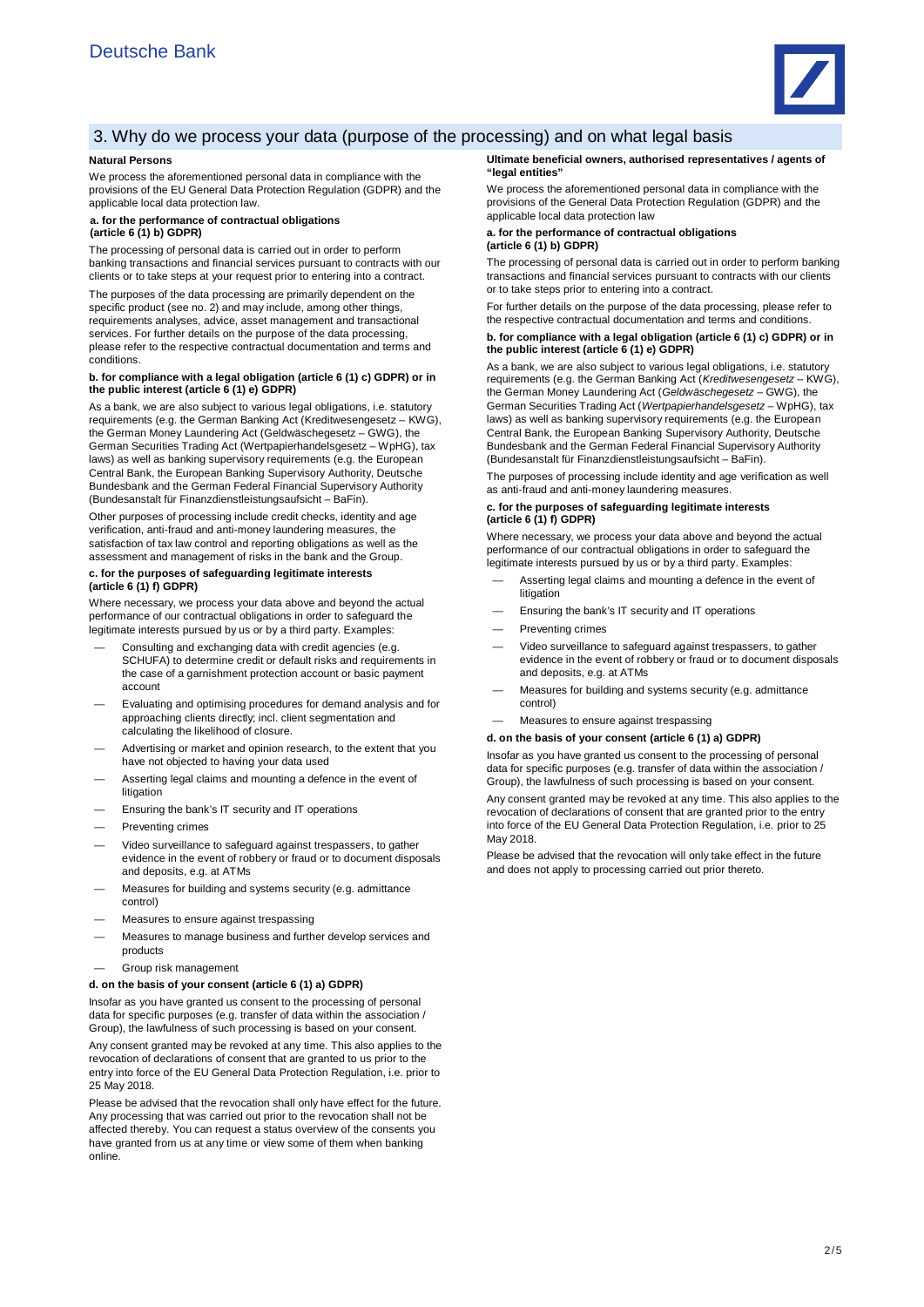## 4. Who receives my data

#### **Natural Persons**

Within the bank, those offices are given access to your data which require them in order to perform our contractual and statutory obligations. Service providers and vicarious agents employed by us may also receive data for these purposes if they observe banking secrecy and our written instructions under data protection law. These are mainly companies from the categories listed below.

With regard to the transfer of data to recipients outside the bank, it must first of all be noted that as a bank we are under a duty to maintain secrecy about any customer-related facts and evaluations of which we may have knowledge (Banking secrecy under no. 2 of our General Business Conditions). We may only disclose information about you if we are legally required to do so, if you have given your consent, if we are authorised to provide bank information and / or if processors commissioned by us guarantee compliance with banking secrecy and the provisions of the GDPR /local data protection law.

Under these conditions, recipients of personal data may be, for example:

- Public authorities and institutions (e.g. Deutsche Bundesbank, BaFin, the European Banking Authority, the European Central Bank, tax offices, the German Federal Central Tax Office *(Bundeszentralamt für Steuern)* insofar as a statutory or official obligation exists.
- Other credit and financial services institutions, comparable institutions and processors to whom we transfer personal data in order to perform the business relationship with you. Specifically: processing of bank references, support / maintenance of EDP/ IT applications, archiving, document processing, call centre services, compliance services, controlling, data screening for anti-money laundering purposes, data destruction, purchasing / procurement, space management, real estate appraisals, loan processing service, collateral management, collection, payment card processing (debit card/credit cards), customer management, lettershops, marketing, media technology, reporting, research, risk controlling, expense accounting, telephony, video identification, website management, investment services, share register, fund management, auditing services, payment transactions.

Other recipients of data may be those offices to which you have given your consent to the transfer of data or with respect to which you have exempted us from banking secrecy by agreement or consent.

### 5. Is data transferred to a third country or to an international organisation

#### **Natural Persons**

Data will only be transferred to countries outside the EU or the EEA (socalled third countries) if this is required for the execution of your orders (e g. payment and securities orders), prescribed by law (e.g. reporting obligations under tax law), if you have given us your consent or in the context of commissioned data processing. If service providers in a third country are used, they are obligated to comply with the data protection level in Europe in addition to written instructions by agreement of the EU standard contractual clauses.

### 6. How long will my data be stored

#### **Natural Persons**

We process and store your personal data as long as it is necessary for the performance of our contractual and statutory obligations. In this regard, it should be noted that our business relationship is a continuing obligation designed to last for several years.

If the data are no longer required for the performance of our contractual and statutory obligations, they are regularly deleted, unless their further processing (for a limited time) is necessary for the following purposes:

- Compliance with records retention periods under commercial and tax law, such as the German Commercial Code (*Handelsgesetzbuch* – HGB); the German Tax Code (*Abgabenordnung* – AO); the German Banking Act (Kreditwesengesetz – KWG; the Money Laundering Act (*Geldwäschegesetz* – GWG); and the Securities Trading Act (*Wertpapierhandelsgesetz* – WphG). The records retention periods prescribed therein range from two to 10 years.
- Preservation of evidence within the scope of statutes of limitations. Under section 195 et seq. of the German Civil Code (*Bürgerliches Gesetzbuch* – BGB), these limitation periods may be up to 30 years, whereby the regular limitation period is three years.

#### **Ultimate beneficial owners, authorised representatives / agents of "legal entities"**

Within the bank, those offices are given access to your data which require them in order to perform our contractual and statutory obligations. Service providers and vicarious agents employed by us may also receive data for these purposes if they observe banking secrecy and our written instructions under data protection law.

With regard to the transfer of data to recipients outside the bank, it must first of all be noted that as a bank we are under a duty to maintain secrecy about any customer-related facts and evaluations (applies equally to authorised representatives / agents) of which we may have knowledge (Banking secrecy under our General Business Conditions).

We may only disclose information about you if we are legally required to do so, if you have given your consent and / or if processors commissioned by us guarantee compliance with banking secrecy and the provisions of the GDPR / local data protection law.

#### **Ultimate beneficial owners, authorised representatives / agents of "legal entities"**

Data will only be transferred to countries outside the EU or the EEA (socalled third countries) if this is required for the execution of your client´s orders (e.g. payment and securities orders), prescribed by law (e.g. reporting obligations under tax law), if you have given us your consent or in the context of commissioned data processing. If service providers in a third country are used, they are obligated to comply with the data protection level in Europe in addition to written instructions by agreement of the EU standard contractual clauses.

#### **Ultimate beneficial owners, authorised representatives / agents of "legal entities"**

We process and store your personal data as long as you are authorised to represent the respective legal entity in dealings with us

If the data are no longer required for the performance of our contractual and statutory obligations, they are regularly deleted, unless their further processing (for a limited time) is necessary for the following purposes:

- Compliance with records retention periods under commercial and tax law, such as the German Commercial Code (*Handelsgesetzbuch* – HGB); the German Tax Code (*Abgabenordnung* – AO); the German Banking Act (Kreditwesengesetz – KWG); the Money Laundering Act (*Geldwäschegesetz* – GWG); and the Securities Trading Act (*Wertpapierhandelsgesetz* – WphG). The records retention periods prescribed therein range from two to 10 years.
- Preservation of evidence within the scope of statutes of limitations. Under section 195 et seq. of the German Civil Code (Bürgerliches Gesetzbuch – BGB), these limitation periods may be up to 30 years, whereby the regular limitation period is three years

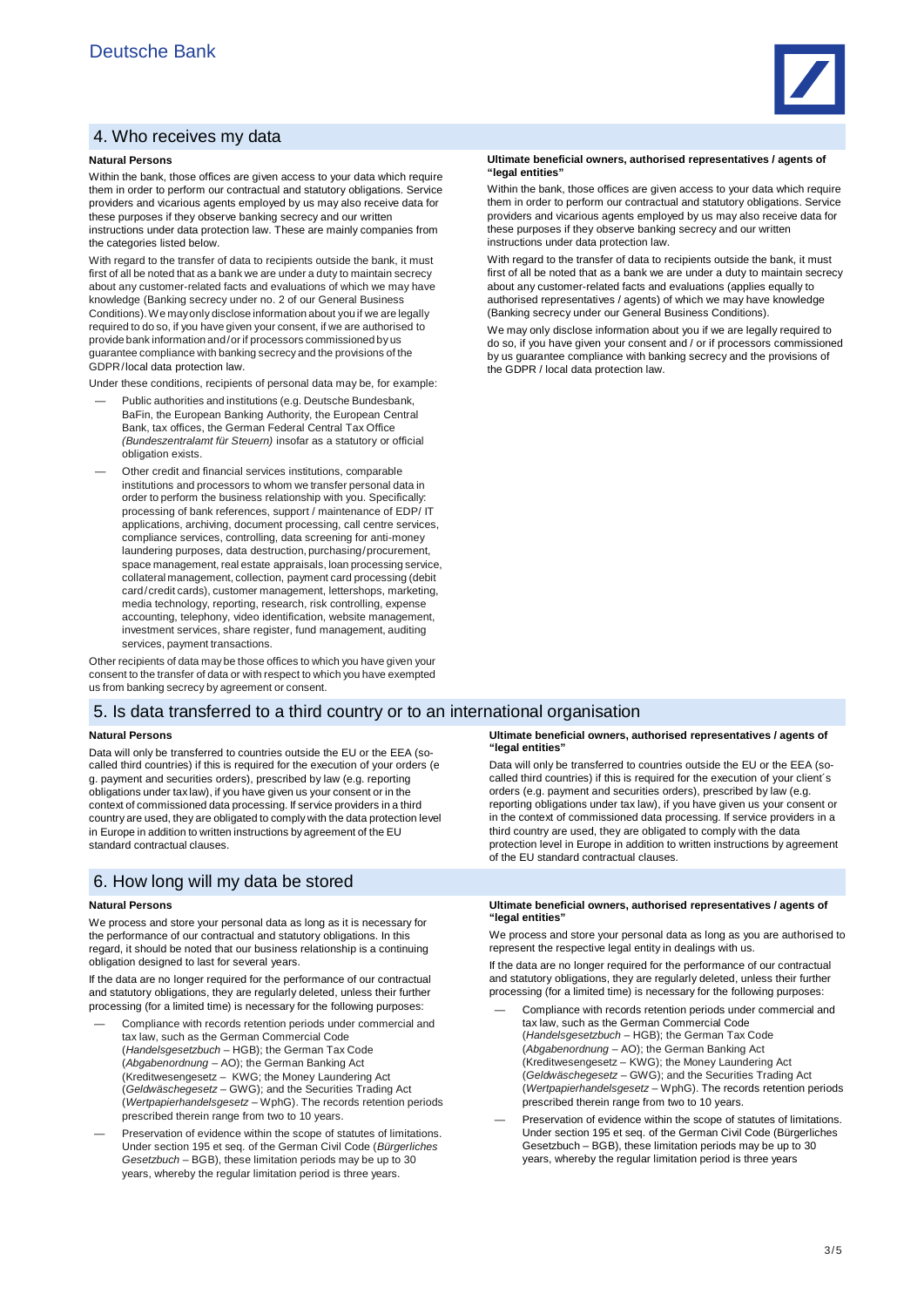

# 7. What data protection rights do I have

#### **Natural Persons**

Every data subject has a right of access (article 15 GDPR), a right to rectification (article 16 GDPR), a right to erasure (article 17 GDPR), a right to restriction of processing (article 18 GDPR), a right to object (article 21 GDPR) and a right to data portability (article 20 GDPR). The right of access and right to erasure are subject to the restrictions under sections 34 and 35 BDSG. Data subjects also have a right to lodge a complaint with a supervisory authority (article 77 GDPR in conjunction with section 19 BDSG).

You may revoke your consent to the processing of personal data at any time. This also applies to the revocation of declarations of consent that are granted prior to the entry into force of the EU General Data Protection Regulation, i.e. prior to 25 May 2018. Please be advised that the revocation will only take effect in the future. Any processing that was carried out prior to the revocation shall not be affected thereby.

### 8. Am I under obligations to provide data

#### **Natural Persons**

Within the scope of our business relationship, you must provide personal data which is necessary for the initiation and execution of a business relationship and the performance of the associated contractual obligations or which we are legally obligated to collect. As a rule, we would not be able to enter into any contract or execute the order without these data or we may no longer be able to carry out an existing contract and would have to terminate it.

In particular, provisions of money laundering law require that we verify your identity before entering into the business relationship, for example, by means of your identity card and that we record your name, place of birth, date of birth, nationality and your residential address. In order for us to be able to comply with this statutory obligation, you must provide us with the necessary information and documents in accordance with section 4(6) GWG and notify us without undue delay of any changes that may arise during the course of the business relationship. If you do not provide us with the necessary information and documents, we will not be allowed to enter into or continue your requested business relationship.

#### **Ultimate beneficial owners, authorised representatives / agents of "legal entities"**

Every data subject has a right of access (article 15 GDPR), a right to rectification (article 16 GDPR), a right to erasure (article 17 GDPR), a right to restriction of processing (article 18 GDPR), a right to object (article 21 GDPR) and a right to data portability (article 20 GDPR). The right of access and right to erasure are subject to the restrictions under sections 34 and 35 BDSG. Data subjects also have a right to lodge a complaint with a supervisory authority (article 77 GDPR in conjunction with section 19 BDSG).

You may revoke your consent to the processing of personal data at any time. This also applies to the revocation of declarations of consent that are granted prior to the entry into force of the EU General Data Protection Regulation, i.e. prior to 25 May 2018. Please be advised that the revocation will only take effect in the future. Any processing that was carried out prior to the revocation shall not be affected thereby.

#### **Ultimate beneficial owners, authorised representatives / agents of "legal entities"**

Within the scope of our business relationship with the legal entity you represent in dealings with us, you must provide personal data which is necessary for accepting and executing any representative authority / authorisation and the performance of the associated contractual obligations or which we are legally obligated to collect. As a rule, we would not be able to accept you as the authorised representative / agent without these data or we would have to revoke any existing representative authority / authorization.

In particular, provisions of money laundering law require that we verify your identity before establishing the authority / authorisation, for example, by means of your identity card and that we record your name, place of birth, date of birth, nationality and your residential address. In order for us to be able to comply with this statutory obligation, you must provide us with the necessary information and documents in accordance with section 4 (6) GWG and notify us without undue delay of any changes that may arise during the course of the business relationship. If you do not provide us with the necessary information and documents, we will not be allowed to institute or continue the representative authority / authorisation requested by the respective legal entity.

### 9. To what extent is automated decision making (including profiling) carried out

### **Natural Persons**

As a rule, we do not make decisions based solely on automated processing as defined in article 22 GDPR to establish and implement the business relationship. If we use these procedures in individual cases, we will inform you of this separately, provided that this is prescribed by law.

#### 10. Is "profiling" used

#### **Natural Persons**

In some cases, we process your data automatically with the aim of evaluating certain personal aspects (profiling). For instance, we use profiling in the following cases:

- We are required by law to take anti-money laundering and antifraud measures. Data evaluations are also carried out (in payment transactions, among other things) in this context. These measures also serve to protect you.
- In order to provide you with targeted information and advice on products, we use evaluation tools. These enable demand-oriented communication and advertising, including market and opinion research.
- We use scoring to assess your creditworthiness. We calculate the likelihood that a given client will meet their contractual payment obligations. The calculation may include, for example, income levels, expenses, existing liabilities, occupation, length of employment, experiences from the previous business relationship, repayment of prior loans in accordance with the contract, and information from credit agencies. Scoring is based on a mathematically and statistically recognised and proven procedure. The calculated score values assist us in our decision-making and are incorporated into ongoing risk management.